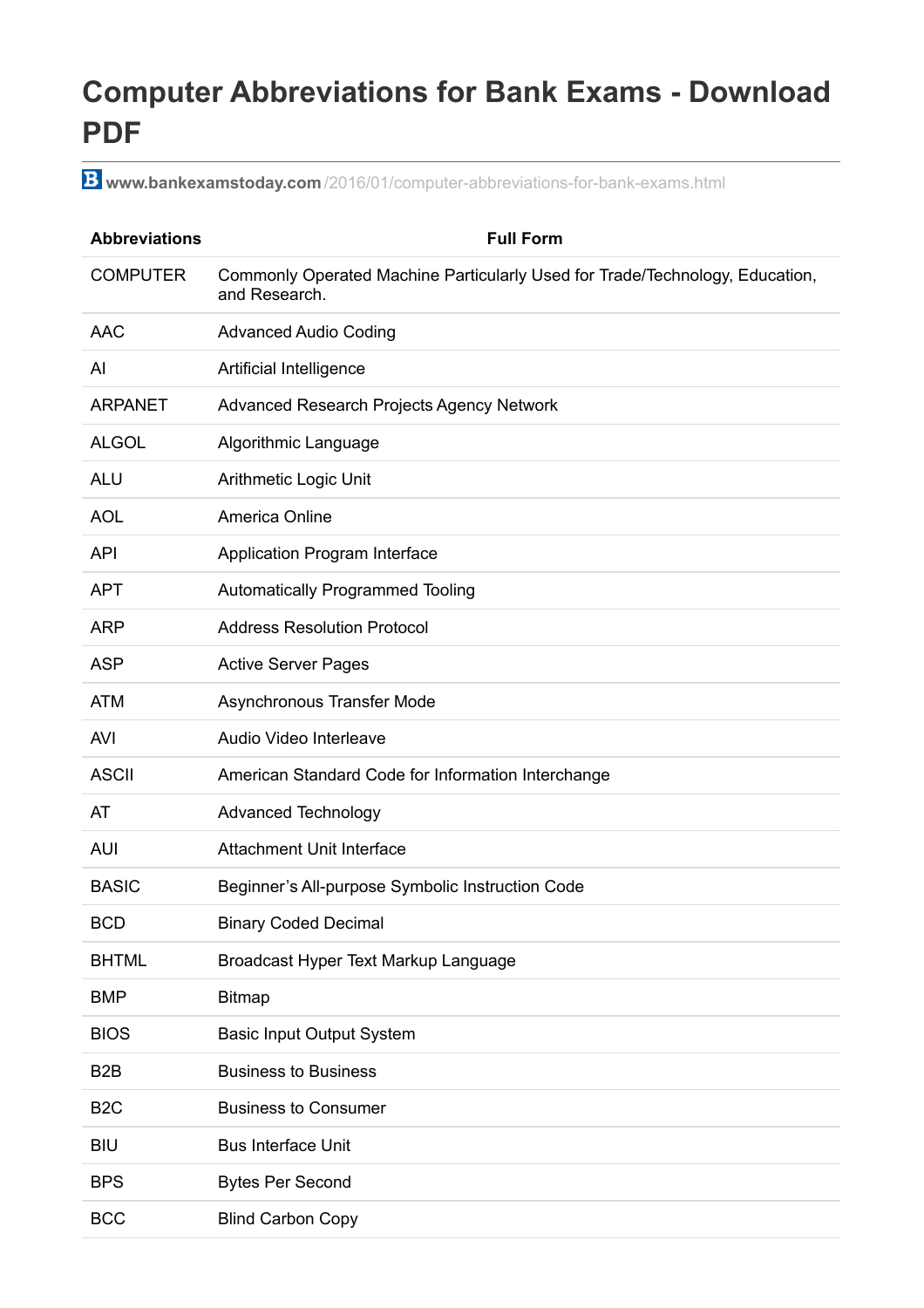| CC                      | Carbon Copy                                                 |
|-------------------------|-------------------------------------------------------------|
| CAI                     | <b>Computer Aided Instruction</b>                           |
| <b>CDMA</b>             | <b>Code Division Multiple Access</b>                        |
| <b>CRT</b>              | Cathode Ray Tube                                            |
| CAD                     | <b>Computer Aided Design</b>                                |
| <b>CADD</b>             | <b>Computer Aided Design and Drafting</b>                   |
| <b>CD</b>               | <b>Compact Disk</b>                                         |
| <b>CDRW</b>             | <b>Compact Disk Rewritable</b>                              |
| <b>CAM</b>              | <b>Computer Aided Manufacturing</b>                         |
| <b>CROM</b>             | <b>Computerized Range of Motion</b>                         |
| <b>CDROM</b>            | <b>Compact Disk Read Only Memory</b>                        |
| <b>CMD</b>              | Command                                                     |
| <b>CISC</b>             | <b>Complex Instructions Set Computers</b>                   |
| <b>COBOL</b>            | <b>Common Business Oriented Language</b>                    |
| <b>CPI</b>              | Clock / Cycle Per Instruction                               |
| <b>CPU</b>              | <b>Central Processing Unit</b>                              |
| <b>CSS</b>              | <b>Cascading Style Sheets</b>                               |
| <b>CUI</b>              | <b>Character User Interface</b>                             |
| <b>DAT</b>              | Digital Audio Tape                                          |
| <b>DDR</b>              | Double Data Rate                                            |
| $DDR -$<br><b>SDRAM</b> | Double Data Rate - Synchronous Dynamic Random Access Memory |
| <b>DOS</b>              | <b>Disk Operating System</b>                                |
| <b>DOC</b>              | <b>Data Optimizing Computer</b>                             |
| Doc                     | Document                                                    |
| <b>DVD</b>              | <b>Digital Versatile Disk</b>                               |
| <b>DVI</b>              | Digital Visual Interface                                    |
| <b>DVDR</b>             | Digital Versatile Disk Recordable                           |
| <b>DVDRW</b>            | Digital Versatile Disk Rewritable                           |
| <b>DBMS</b>             | Data Base Management System                                 |
| <b>DRAM</b>             | Dynamic Random Access Memory                                |
| <b>DDL</b>              | Data Definition Language                                    |
| <b>DHTML</b>            | Dynamics Hyper Text Markup Language                         |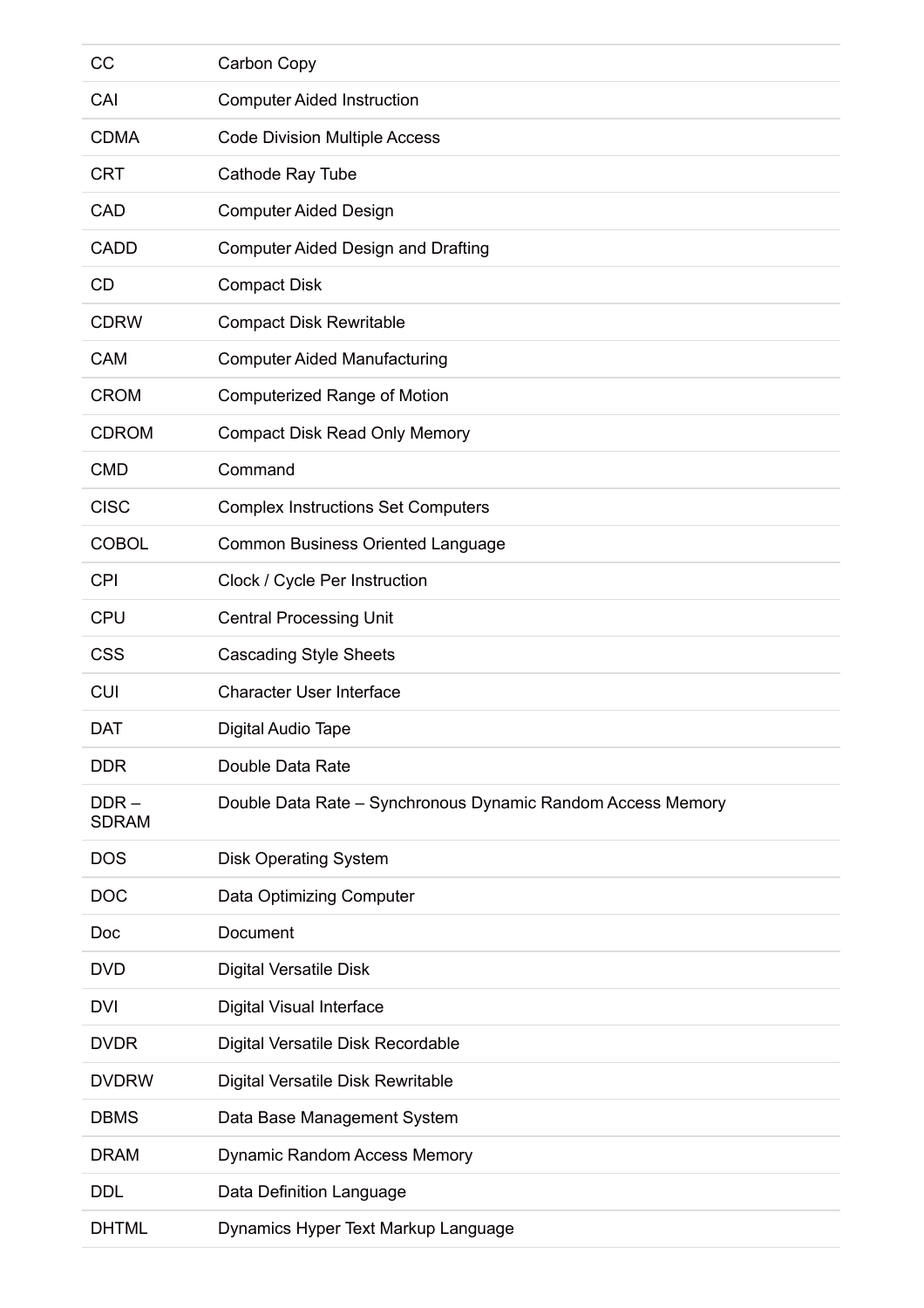| <b>DML</b>      | Data Manipulation Language                                                       |
|-----------------|----------------------------------------------------------------------------------|
| <b>DNS</b>      | Domain Name System                                                               |
| <b>DPI</b>      | Dots Per Inch                                                                    |
| <b>DNA</b>      | <b>Distributed Internet Architecture</b>                                         |
| <b>DARPANET</b> | Defense Advanced Research Project Agency Network                                 |
| <b>DVR</b>      | Digital Video Recorder                                                           |
| E-Commerce      | <b>Electronic Commerce</b>                                                       |
| <b>EDGE</b>     | Enhanced Data Rate for GSM (Global System for Mobile Communication)<br>Evolution |
| EDI             | Electronic Data Interchange                                                      |
| <b>EDP</b>      | <b>Electronic Data Processing</b>                                                |
| <b>EDSAC</b>    | Electronic Delay Storage Automatic Calculator                                    |
| <b>EDVAC</b>    | Electronic Discrete Variable Automatic Compute                                   |
| EВ              | <b>EXA BYTE</b>                                                                  |
| EiB             | <b>EXBI BYTE</b>                                                                 |
| <b>EROM</b>     | <b>Erasable Read Only Memory</b>                                                 |
| <b>EPROM</b>    | Erasable Programmable Read Only Memory                                           |
| <b>EEPROM</b>   | Electronically Erasable Programmable Read Only Memory                            |
| E-Mail          | <b>Electronic Mail</b>                                                           |
| <b>EFS</b>      | <b>Encrypted File System</b>                                                     |
| <b>EDC</b>      | <b>Electronic Digital Computer</b>                                               |
| <b>ENIAC</b>    | <b>Electronics Numerical Integrator And Calculator</b>                           |
| <b>FDC</b>      | Floppy Disk Controller                                                           |
| <b>FDD</b>      | <b>Floppy Disk Drive</b>                                                         |
| <b>FORTRAN</b>  | <b>Formula Translation</b>                                                       |
| <b>FTP</b>      | <b>File Transfer Protocol</b>                                                    |
| <b>FS</b>       | File System                                                                      |
| <b>FAT</b>      | <b>File Allocation Table</b>                                                     |
| <b>FPS</b>      | <b>Frames Per Second</b>                                                         |
| <b>FLOPS</b>    | <b>Floating Point Operations Per Second</b>                                      |
| FM              | <b>Frequency Modulation</b>                                                      |
| <b>GB</b>       | Giga Byte                                                                        |
| GiB             | <b>GIBI BYTE</b>                                                                 |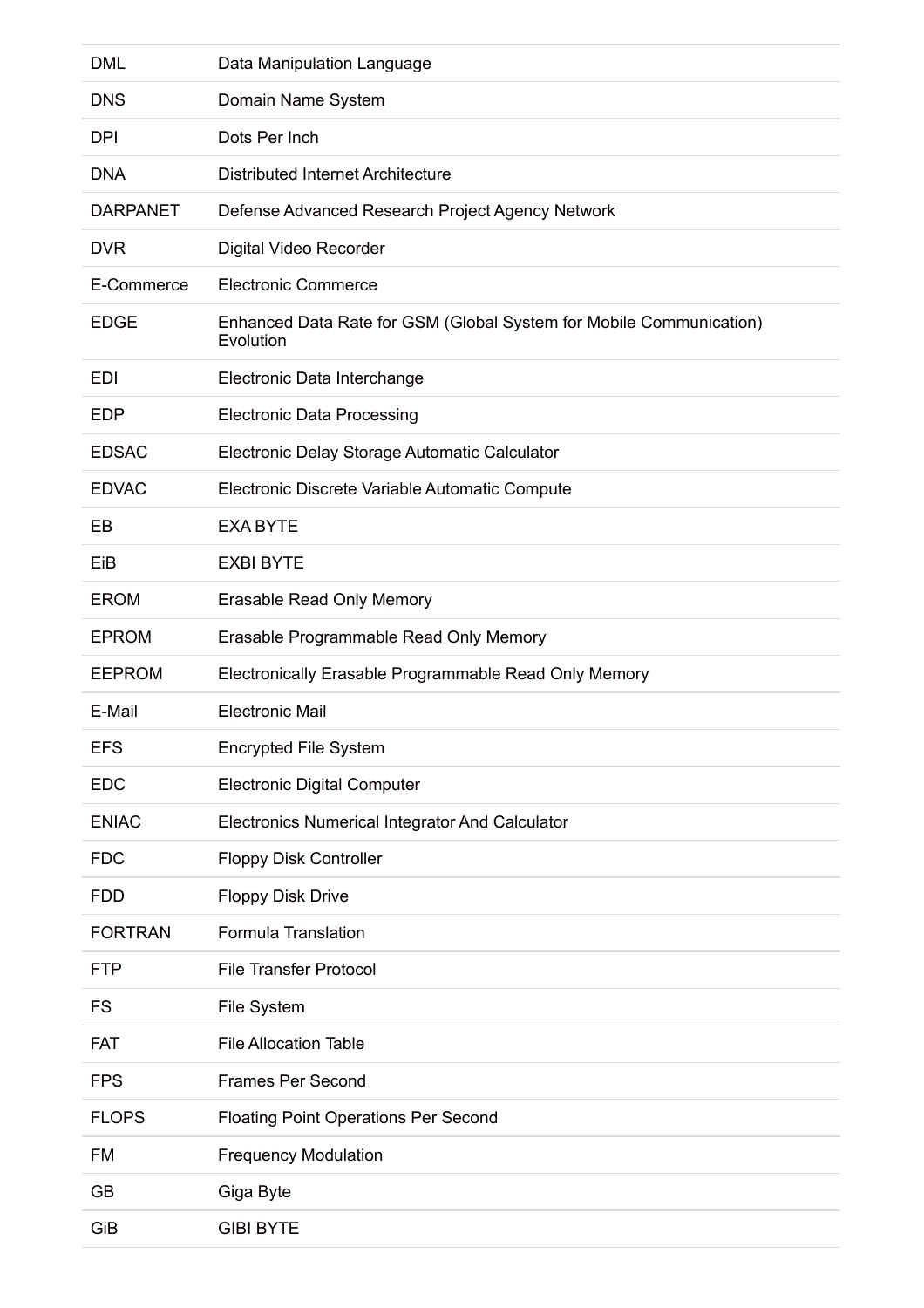| <b>GIF</b>   | Graphic Interchangeable Format                       |
|--------------|------------------------------------------------------|
| <b>GDI</b>   | <b>Graphical Device Interface</b>                    |
| <b>GPRS</b>  | <b>General Packet Radio Service</b>                  |
| <b>GUI</b>   | <b>Graphical User Interface</b>                      |
| <b>GBPS</b>  | Gigabytes/Gigabits Per Second                        |
| 3GP          | 3rd Generation Project                               |
| 3GPP         | 3rd Generation Partnership Project                   |
| <b>GML</b>   | Geography Markup Language                            |
| <b>GSM</b>   | Global System for Mobile Communication               |
| GHz          | GigaHertz                                            |
| <b>GIGO</b>  | Garbage In Garbage Out                               |
| <b>HDMI</b>  | High Definition Multimedia Interface                 |
| <b>HTTP</b>  | <b>Hyper Text Transfer Protocol</b>                  |
| <b>HTTPS</b> | <b>Hyper Text Transfer Protocol Secure</b>           |
| <b>HTML</b>  | Hyper Text Markup Language                           |
| HD           | <b>Hard Disk</b>                                     |
| <b>HDD</b>   | <b>Hard Disk Drive</b>                               |
| <b>HPC</b>   | Handheld Personal Computer/High Performance Computer |
| HP           | <b>Hewlett Packard/Horse Power</b>                   |
| <b>HSDPA</b> | <b>High Speed Downlink Packet Access</b>             |
| <b>ISO</b>   | International Organization for Standardization       |
| <b>IMAP</b>  | Internet Message Access Protocol                     |
| <b>INTEL</b> | <b>Integrated Electronics</b>                        |
| <b>ISP</b>   | <b>Internet Service Provider</b>                     |
| <b>INFO</b>  | Information                                          |
| IP           | <b>Internet Protocol</b>                             |
| IPV4         | <b>Internet Protocol Version 4</b>                   |
| IPV6         | Internet Protocol Version 6                          |
| IO           | Input Output                                         |
| <b>IOP</b>   | Input Output Processor                               |
| <b>IBM</b>   | <b>International Business Machines</b>               |
| IC           | <b>Integrated Circuit</b>                            |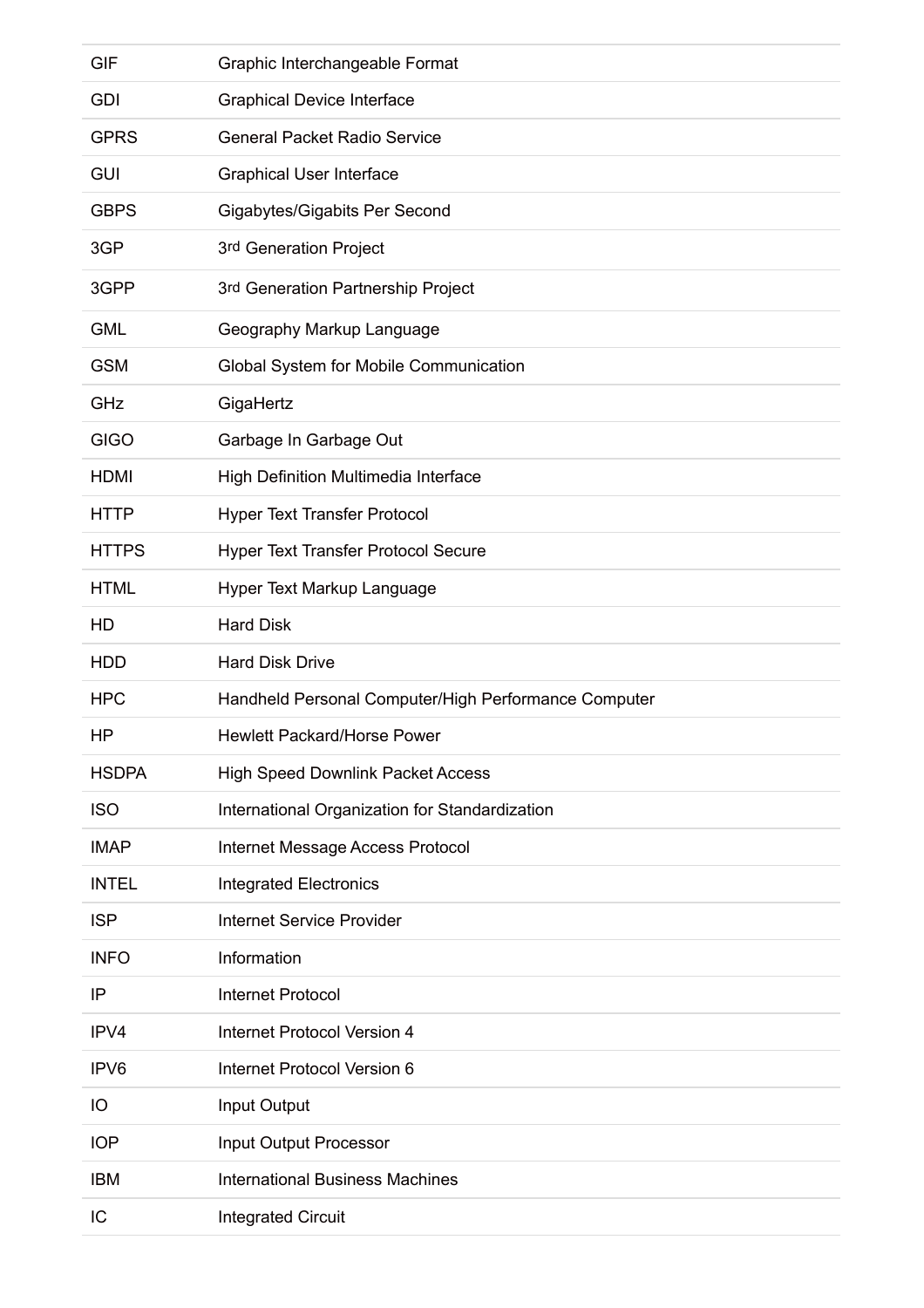| <b>ICT</b>  | Information Communication Technology         |
|-------------|----------------------------------------------|
| IT          | Information Technology                       |
| <b>JAR</b>  | Java Archive                                 |
| J2EE        | Java 2 Platform Enterprise Edition           |
| <b>JAD</b>  | Java Application Descriptor/Development      |
| <b>JPEG</b> | Joint Photographic Expert Group              |
| <b>JS</b>   | Java Script                                  |
| <b>JSP</b>  | Java Server Page                             |
| KB          | <b>KILOBYTE</b>                              |
| <b>KBD</b>  | Key Board                                    |
| <b>Kbps</b> | Kilobits/Kilobytes Per Second                |
| LAN         | <b>Local Area Network</b>                    |
| <b>LCD</b>  | Liquid Crystal Display                       |
| <b>LED</b>  | <b>Light Emitting Diode</b>                  |
| <b>LLL</b>  | Low Level Language                           |
| <b>MAN</b>  | Metropolitan Area Network                    |
| MВ          | Motherboard/ Megabyte                        |
| <b>MBPS</b> | Megabits/Megabytes Per Second                |
|             |                                              |
| <b>MHz</b>  | Mega Hertz                                   |
| <b>MIPS</b> | <b>Million Instructions Per Second</b>       |
| <b>MIME</b> | Multipurpose Internet Mail Extensions        |
| <b>MICR</b> | Magnetic Ink Character Recognition           |
| <b>MPEG</b> | <b>Motion Picture Experts Group</b>          |
| Mp3         | <b>MPEG Audio Layer 3</b>                    |
| Mp4         | MPEG - 4 AVC (Advanced Video Coding)         |
| <b>NAT</b>  | <b>Network Address Translation</b>           |
| <b>NIC</b>  | Network Interface Card                       |
| <b>NIIT</b> | National Institute of Information Technology |
| <b>NTP</b>  | <b>Network Time Protocol</b>                 |
| <b>NTFS</b> | New Technology File System                   |
| <b>OMR</b>  | <b>Optical Mark Reader/Recognition</b>       |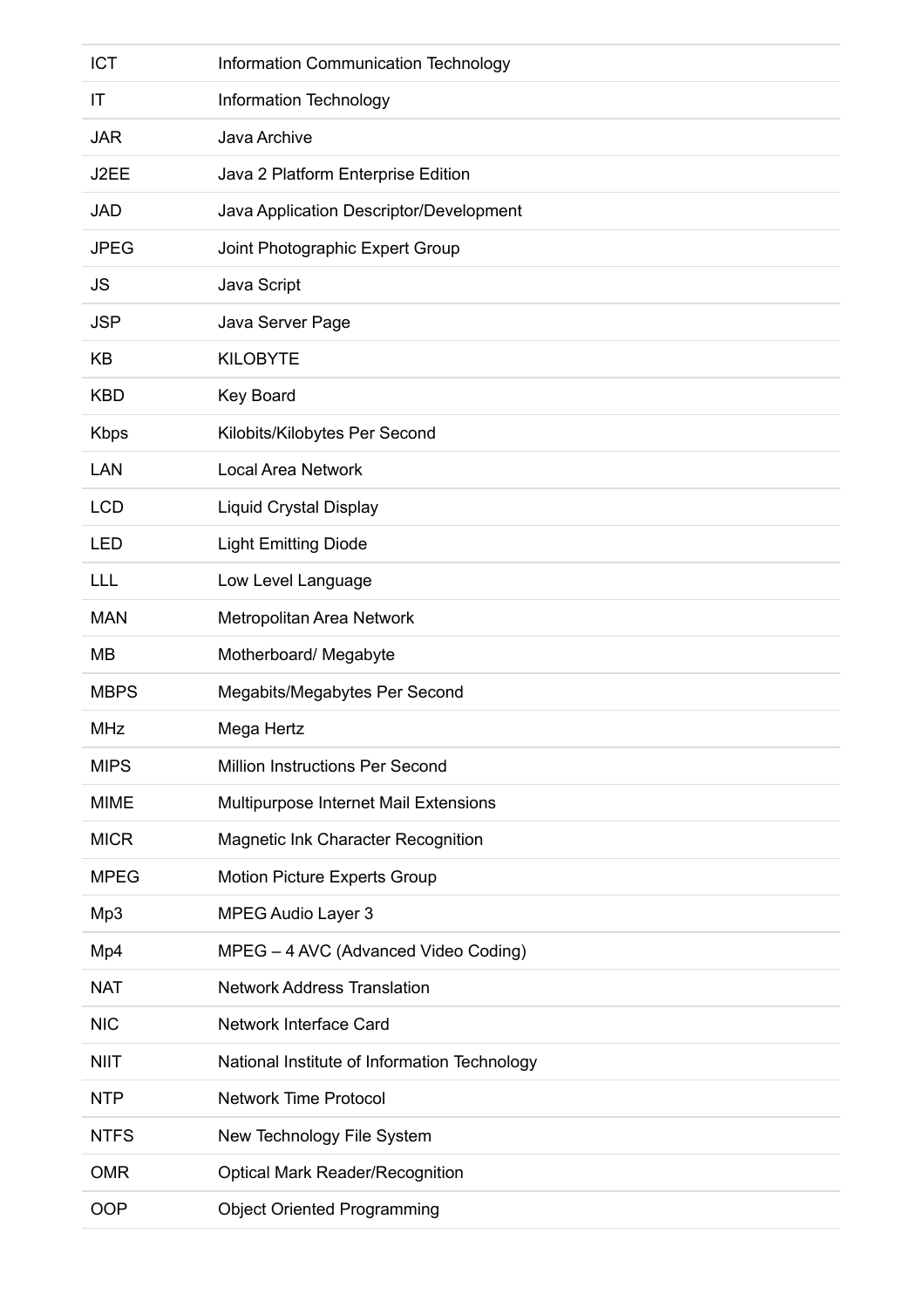| <b>OS</b>      | <b>Operating System</b>                            |
|----------------|----------------------------------------------------|
| <b>OPEN GL</b> | Open Graphics Library                              |
| <b>OSI</b>     | Open Systems Interconnection                       |
| <b>PC</b>      | <b>Personal Computer</b>                           |
| <b>PPPoA</b>   | Point to Point Protocol Over ATM                   |
| <b>PPPoE</b>   | Point to Point Protocol Over Ethernet              |
| <b>PDF</b>     | <b>Portable Document Format</b>                    |
| <b>PHP</b>     | <b>Hypertext Preprocessor</b>                      |
| <b>PB</b>      | PETA BYTE                                          |
| PiB            | PEBI BYTE                                          |
| <b>PNG</b>     | <b>Portable Network Graphics</b>                   |
| <b>PNP</b>     | Plug and Play                                      |
| <b>PDA</b>     | <b>Personal Digital Assistant</b>                  |
| <b>PDU</b>     | Protocol Data Unit / Power Distribution Unit       |
| <b>PPP</b>     | Point to Point Protocol                            |
| <b>PAN</b>     | <b>Personal Area Network</b>                       |
| <b>PROM</b>    | Programmable Read Only Memory                      |
| PCI            | Peripheral Component Interconnect                  |
| <b>POST</b>    | Power On Self Test                                 |
| <b>PSU</b>     | Power Supply Unit                                  |
| <b>PING</b>    | Packet Internet/Internetwork Groper                |
| <b>RAM</b>     | <b>Random Access Memory</b>                        |
| <b>RDBMS</b>   | Relational Data Base Management System             |
| <b>ROM</b>     | Read Only Memory                                   |
| <b>RIP</b>     | <b>Routing Information Protocol</b>                |
| <b>RPM</b>     | <b>Revolutions Per Minute</b>                      |
| <b>RTF</b>     | <b>Rich Text Format</b>                            |
| <b>SMPS</b>    | <b>Switch Mode Power Supply</b>                    |
| <b>SMTP</b>    | Simple Mail Transfer Protocol                      |
| <b>SRAM</b>    | <b>Static Random Access Memory</b>                 |
| <b>SIM</b>     | <b>Subscriber Identity Module</b>                  |
| <b>SAM</b>     | Software Asset Management/Sequential Access Method |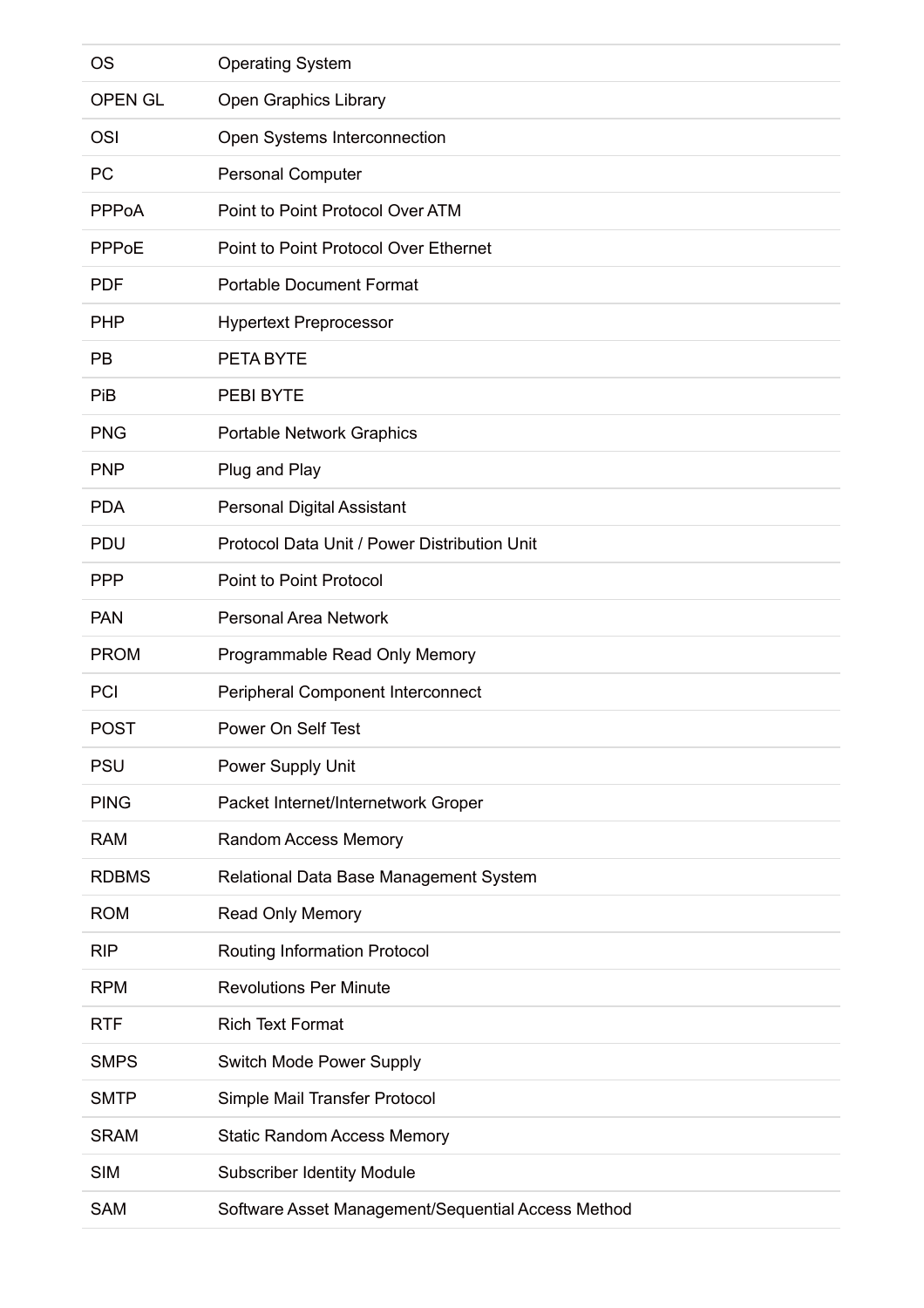| <b>SNAP</b>   | <b>Sub Network Access Protocol</b>                                                |
|---------------|-----------------------------------------------------------------------------------|
| <b>SNOBOL</b> | <b>String Oriented Symbolic Language</b>                                          |
| <b>SDD</b>    | <b>Solid State Drive</b>                                                          |
| SW            | Software                                                                          |
| SIU           | Serial Interface Unit                                                             |
| <b>SMS</b>    | Short Message Service s                                                           |
| SQL           | <b>Structured Query Language</b>                                                  |
| TB            | <b>TERA BYTE</b>                                                                  |
| <b>TiB</b>    | <b>TEBI BYTE</b>                                                                  |
| <b>TCP</b>    | <b>Transmission Control Protocol</b>                                              |
| <b>TBPS</b>   | Tera Bytes Per Second                                                             |
| <b>TXT</b>    | <b>Text</b>                                                                       |
| <b>TAPI</b>   | Telephony Application Programming Interface                                       |
| <b>UMTS</b>   | Universal Mobile Telecommunication System                                         |
| <b>URL</b>    | <b>Uniform Resource Locator</b>                                                   |
| <b>UHF</b>    | <b>Ultra High Frequency</b>                                                       |
| <b>USB</b>    | <b>Universal Serial Bus</b>                                                       |
| <b>UNIVAC</b> | Universal Automatic Computer/Universal Non Integrated Vacuum Actuated<br>Computer |
| <b>UPS</b>    | Uninterruptible Power Supply                                                      |
| UI            | User Interface                                                                    |
| <b>VAN</b>    | <b>Value Added Network</b>                                                        |
| <b>VDU</b>    | Visual Display Unit                                                               |
| <b>VIRUS</b>  | Vital Information Resource Under Seized                                           |
| <b>VCD</b>    | Video Compact Disk                                                                |
| <b>VHF</b>    | Very High Frequency                                                               |
| <b>VGA</b>    | <b>Video Graphics Array</b>                                                       |
| <b>VGA</b>    | Video/Visual Graphic Adapter                                                      |
| <b>VOIP</b>   | <b>Voice Over Internet Protocol</b>                                               |
| <b>VRAM</b>   | Video Random Access Memory                                                        |
| <b>VPN</b>    | <b>Virtual Private Network</b>                                                    |
| <b>VRML</b>   | Virtual Reality Modeling Language                                                 |
| <b>WAN</b>    | <b>Wide Area Network</b>                                                          |